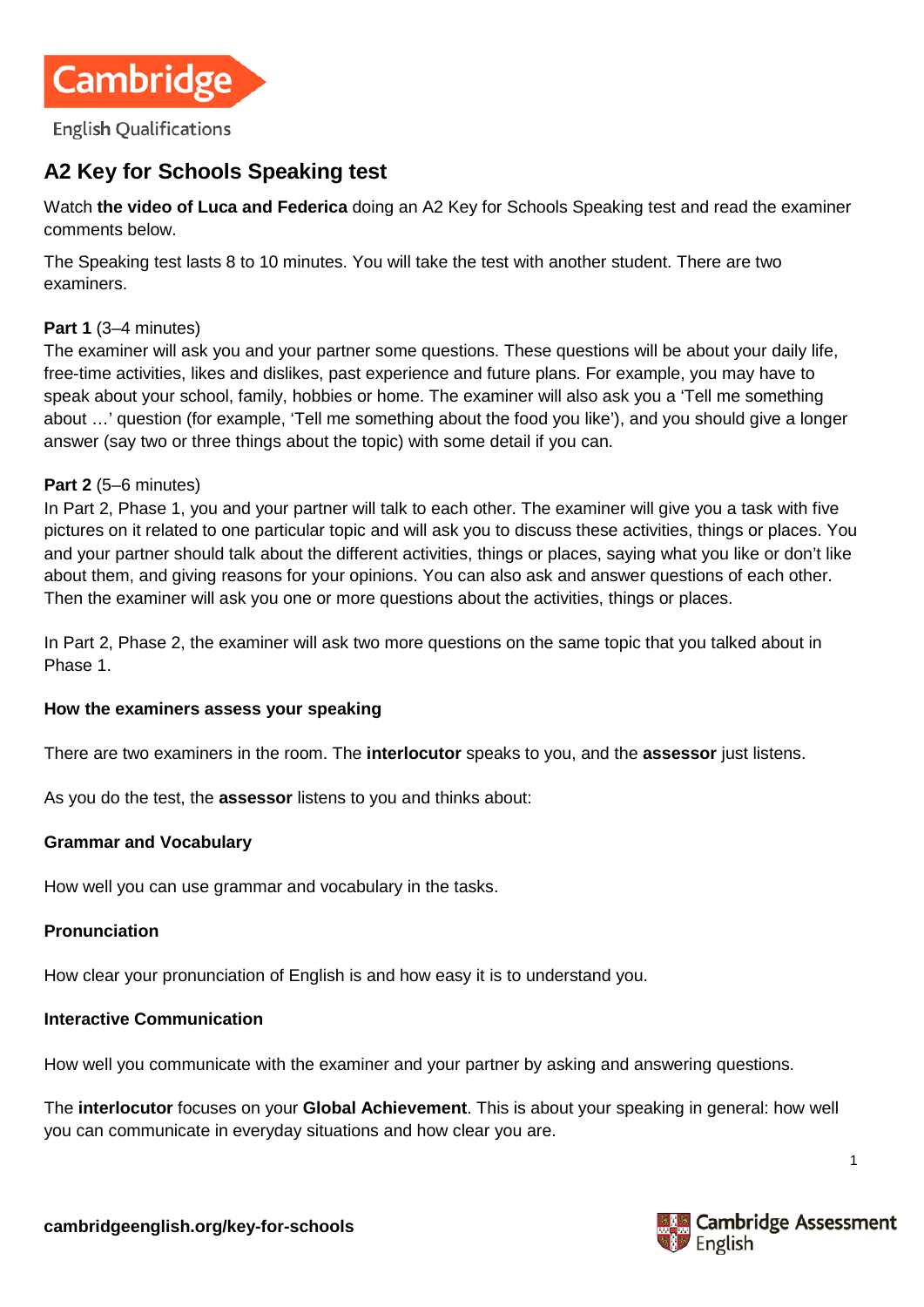

### **English Qualifications**

When your test is complete, the examiners give you marks for each of these things: Grammar and Vocabulary, Pronunciation, Interactive Communication and Global Achievement. The marks are for what you do over the whole Speaking test, not for each part of the test. The examiners give you marks for your own performance – they don't compare you with the other candidate.

### **Comments on the test video**

| Part 1                                                                                                                                                                                                                                                                                                                                                                                     |                                                                                                                                                                                                                                                                                                                                                                                                                                                                                                                                                                                           |  |  |  |
|--------------------------------------------------------------------------------------------------------------------------------------------------------------------------------------------------------------------------------------------------------------------------------------------------------------------------------------------------------------------------------------------|-------------------------------------------------------------------------------------------------------------------------------------------------------------------------------------------------------------------------------------------------------------------------------------------------------------------------------------------------------------------------------------------------------------------------------------------------------------------------------------------------------------------------------------------------------------------------------------------|--|--|--|
| Luca                                                                                                                                                                                                                                                                                                                                                                                       | <b>Federica</b>                                                                                                                                                                                                                                                                                                                                                                                                                                                                                                                                                                           |  |  |  |
| Luca gives good, clear answers to all the questions<br>he is asked. His answers are almost all complete<br>sentences, for example: 'My favourite subject is<br>English because I very like all the languages but<br>English is the best because I very like America.'<br>He does make some mistakes but his meaning is<br>clear (' <i>I</i> very like' should be ' <i>I</i> really like'). | Federica gives complete answers to everything she<br>is asked: 'I live in Buccinasco, a little town near<br>Milano.' 'I eat pasta or meat or fish.'<br>When the examiner asks, 'Please tell me what you<br>like doing at home' Federica gives a good answer: 'I<br>like listen music, sing and watch TV' but she could<br>say a bit more about what she does at home.<br>Although she does make some mistakes ('listen<br>music' should be 'listening to music', 'sing' should be<br>'singing' and 'watch' should be 'watching'), her<br>message is clear.<br>Her pronunciation is clear. |  |  |  |
| When the examiner asks, 'Please tell me<br>something about the homework you have to do'he<br>gives a good, clear answer, with a few mistakes,<br>but he is easy to understand: 'All the day I have to<br>do my homework, and there are a lot of homework<br>about math, Italian and English.'                                                                                              |                                                                                                                                                                                                                                                                                                                                                                                                                                                                                                                                                                                           |  |  |  |
| Although there are some words which are not<br>pronounced correctly ('ave' should be 'have'), his<br>pronunciation is generally clear.                                                                                                                                                                                                                                                     |                                                                                                                                                                                                                                                                                                                                                                                                                                                                                                                                                                                           |  |  |  |
| Part 1 tips                                                                                                                                                                                                                                                                                                                                                                                |                                                                                                                                                                                                                                                                                                                                                                                                                                                                                                                                                                                           |  |  |  |
| Practise giving information about yourself (your name, where you come from).<br>$\bullet$<br>Practise giving longer answers about your daily life, your interests, etc.<br>Try to answer the examiner's questions with more than one word.<br>$\bullet$<br>You can give short answers, but it is good to give some longer answers too.                                                     |                                                                                                                                                                                                                                                                                                                                                                                                                                                                                                                                                                                           |  |  |  |

• When answering the 'Tell me something about' question, try to add more information or give reasons. Imagine you have been asked 'Why?'

| Part 2                                                                                                                                                       |                                                                                                        |  |
|--------------------------------------------------------------------------------------------------------------------------------------------------------------|--------------------------------------------------------------------------------------------------------|--|
| Luca                                                                                                                                                         | Federica                                                                                               |  |
| Luca answers his partner's initial question and then<br>he asks and answers questions with ease about<br>the different hobbies in the pictures. He uses some | Federica gives some information about a hobby she<br>likes and then asks and answers questions easily. |  |
|                                                                                                                                                              |                                                                                                        |  |

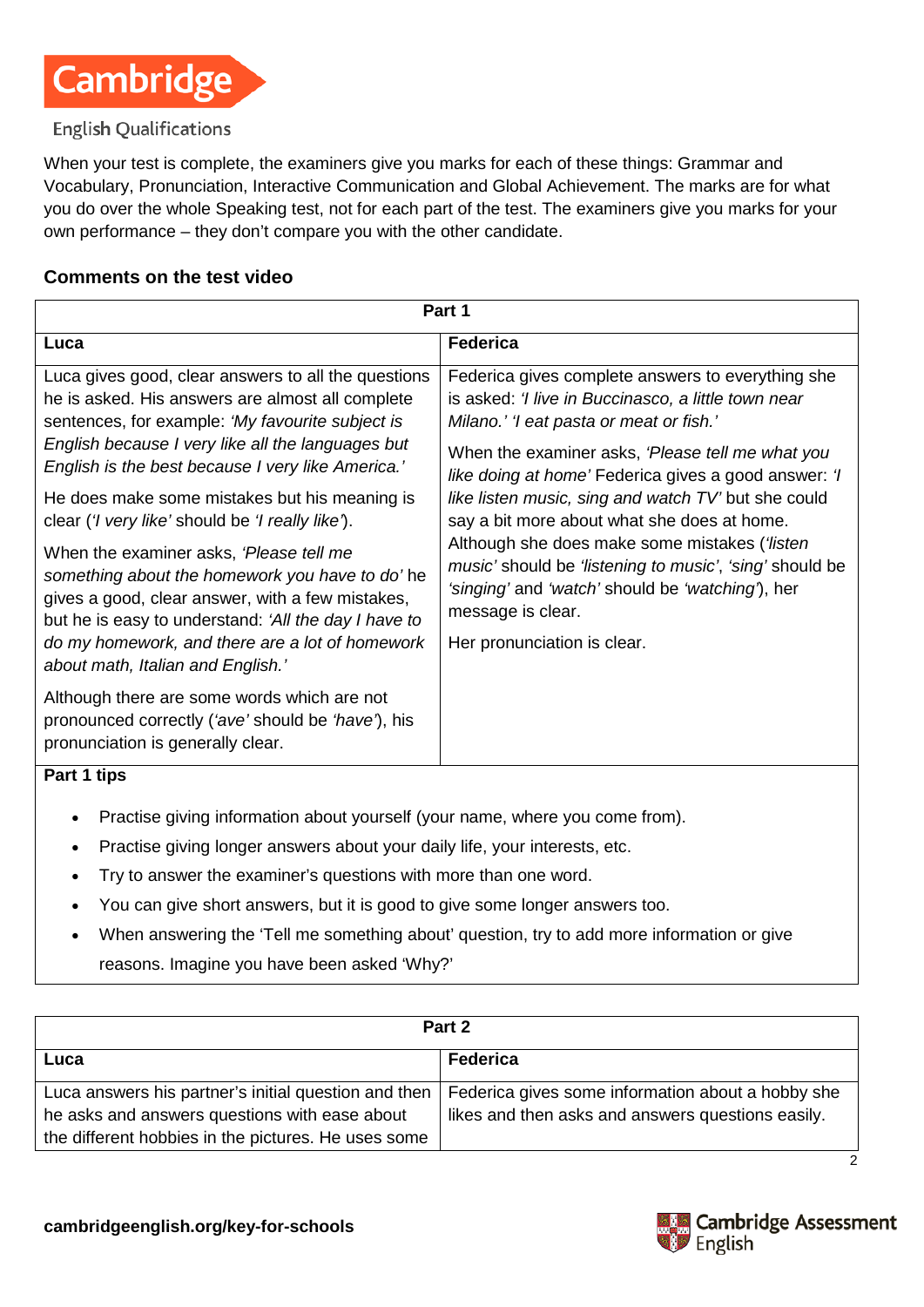

### **English Qualifications**

| longer sentences to do this. This is good, as he | Her questions are generally grammatically correct.             |  |
|--------------------------------------------------|----------------------------------------------------------------|--|
| shows the examiner that he knows how to have a   | She gives complete answers to the examiner's                   |  |
| conversation with his partner or the examiner.   | questions during this part of the test, explaining her         |  |
|                                                  | reasons for liking reading and computer games. This            |  |
|                                                  | is good; she shows the examiner how much English<br>she knows. |  |
|                                                  |                                                                |  |

### **Part 2 tips**

- Think about why you like certain food, places, music etc.
- Practise by asking your friends and family what they like, and why, about a range of familiar topics.
- Remember the examiner does not know how much English you know, so you have to show him or her by speaking a lot.

| <b>Overall</b>                                                                                                                             |                                                                                                                                             |  |
|--------------------------------------------------------------------------------------------------------------------------------------------|---------------------------------------------------------------------------------------------------------------------------------------------|--|
| Luca                                                                                                                                       | <b>Federica</b>                                                                                                                             |  |
| <b>Grammar and Vocabulary</b>                                                                                                              | <b>Grammar and Vocabulary</b>                                                                                                               |  |
| Luca's grammar and vocabulary are sometimes<br>correct and although there are a few errors, what<br>he says is generally clear.            | Federica can talk easily and give her ideas about<br>different things. She doesn't make many mistakes<br>with her grammar or vocabulary.    |  |
| <b>Pronunciation</b><br>Luca speaks clearly and is generally easy to<br>understand.                                                        | <b>Pronunciation</b><br>Federica speaks clearly and is easy to understand<br>all the time.                                                  |  |
| <b>Interactive Communication</b>                                                                                                           | <b>Interactive Communication</b>                                                                                                            |  |
| Luca interacts well throughout the test with both his<br>partner and the examiner. He has no difficulty and<br>requires no support at all. | Federica interacts very well, asking questions and<br>answering her partner's questions. She also<br>interacts very well with the examiner. |  |
| <b>Global Achievement</b>                                                                                                                  | <b>Global Achievement</b>                                                                                                                   |  |
| Luca communicates well during the whole test<br>using questions and long sentences, without<br>hesitation.                                 | Federica communicates well using complete<br>sentences during the whole test.                                                               |  |